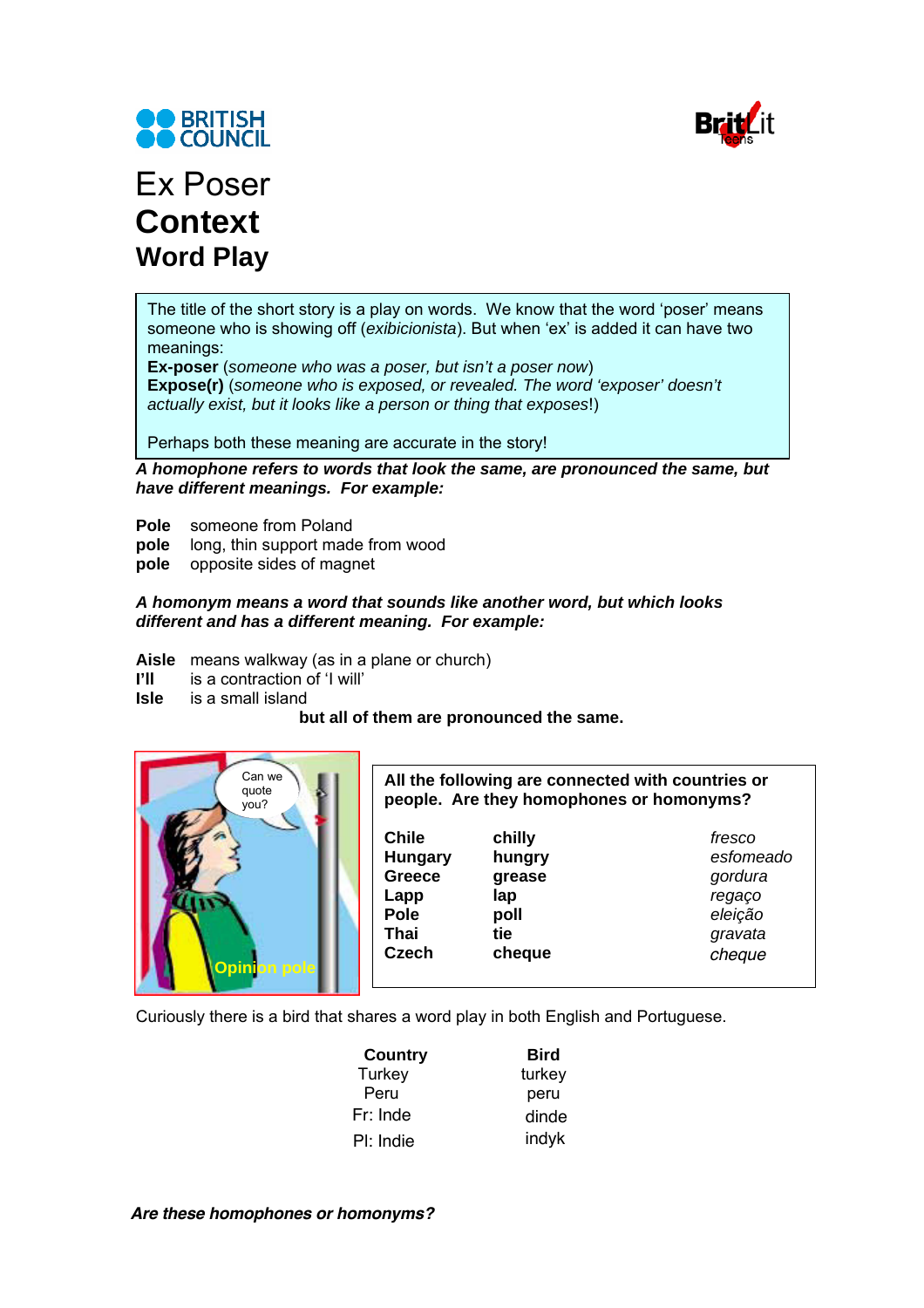





Often homonyms and homophones are used to make jokes. Frequently these jokes are bad jokes!

| -Did you hear about the three holes in the ground?<br>-Well! Well! Well!                               | well – então<br>well - $poço$             |
|--------------------------------------------------------------------------------------------------------|-------------------------------------------|
| -How is it that fast food is so popular?<br>-I thought you're not supposed to eat when you're fasting. | fast – $rápido$<br>fast/fasting $-$ jejum |
| -Why could Long John Silver never find an aspirin?<br>-Because his parrots ate 'em all.                | paracetamol                               |

| And, of course, book titles:                      |                                      |
|---------------------------------------------------|--------------------------------------|
| "The boy who ate too much candy", by Tommy Ayk.   | tummy ache - <i>dores de barriga</i> |
| "The Great English Breakfast", by Chris P. Bacon. | crispy bacon $-$ bacon estaladiço    |
|                                                   |                                      |

-Qual era o problema do decorador quando ele procurou um médico? -De coração.

Well, we did warn you the jokes were terrible!

**Match these pictures with the words and twin them.** 



**Try also:**

http://www.bbc.co.uk/skillswise/words/spelling/recognising/homophones/factsheet.shtml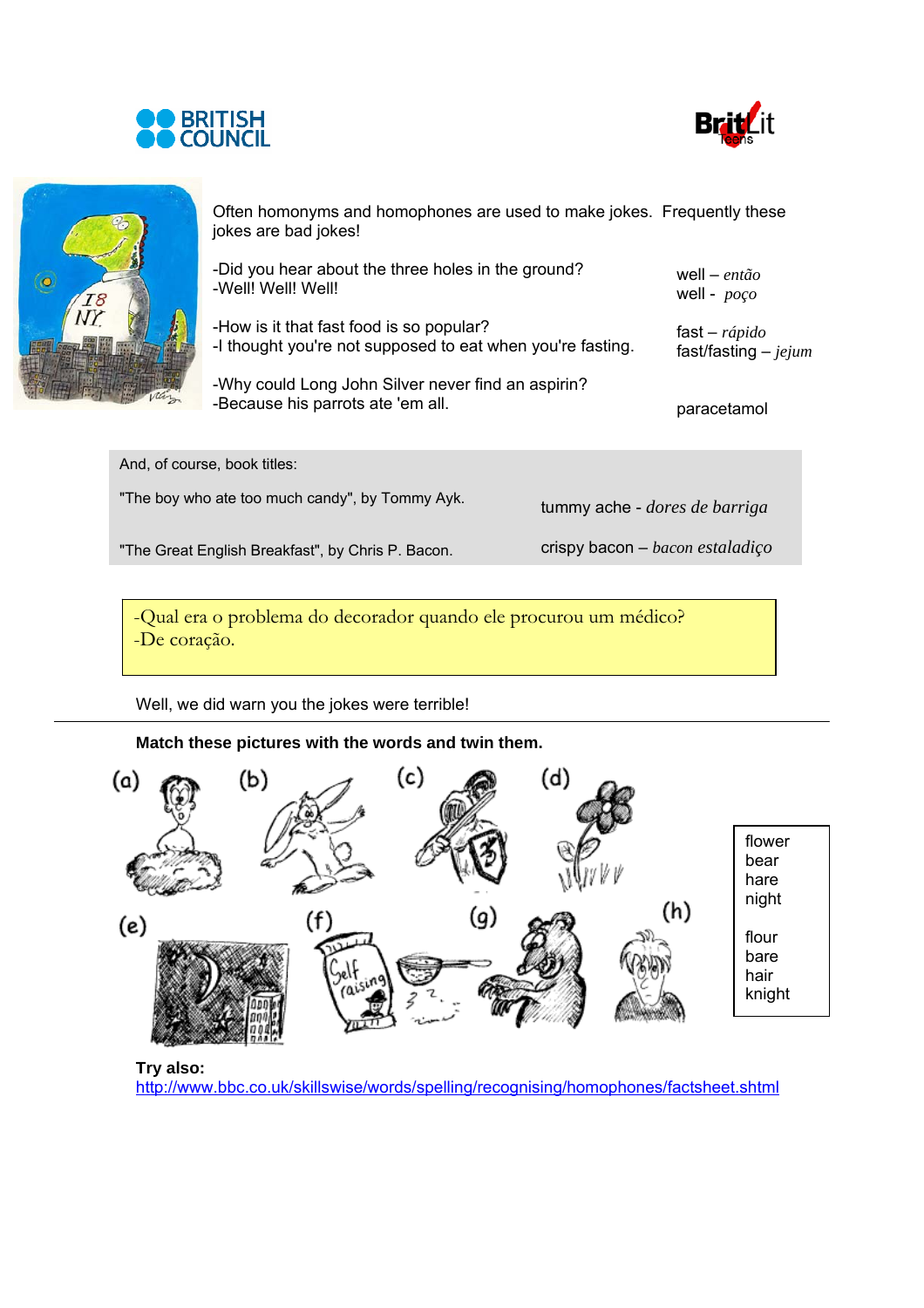



## **WEATHER RAPPORT**

*The Rastafarian poet, Levi Tafari, once wrote a poem that relied on homonyms.* 

1. What's the weather like today? What was the weather like last week? Is this the kind of weather you would normally expect at this time of year?

| Now       |  |
|-----------|--|
| Last Week |  |
|           |  |

2. Look at these words describing different weather conditions. Try to match them with the Portuguese equivalent.

| Hurricane | neve                                |
|-----------|-------------------------------------|
| Sleet     | aguaceiro                           |
| Snow      | furacão                             |
| Shower    | nevoeiro                            |
| Fog       | geada                               |
| Frost     | neve que cai misturada com<br>chuva |

- 3. Which combinations of weather are a) normal b) unusual, but possible c) impossible?
	- 1. sunny with clouds
	- 2. clear skies with rain
	- 3. showers and sun
	- 4. fog and hurricanes
	- 5. frost and fog
	- 6. sunny, with clouds and snow
	- 7. hot and frosty
	- 8. heavy rain with low humidity
	- 9. snow and rain together
	- 10. snow, rain, frost and fog altogether

 $BEM<sub>L</sub>$ 

"It must be summer, the rain's warmer"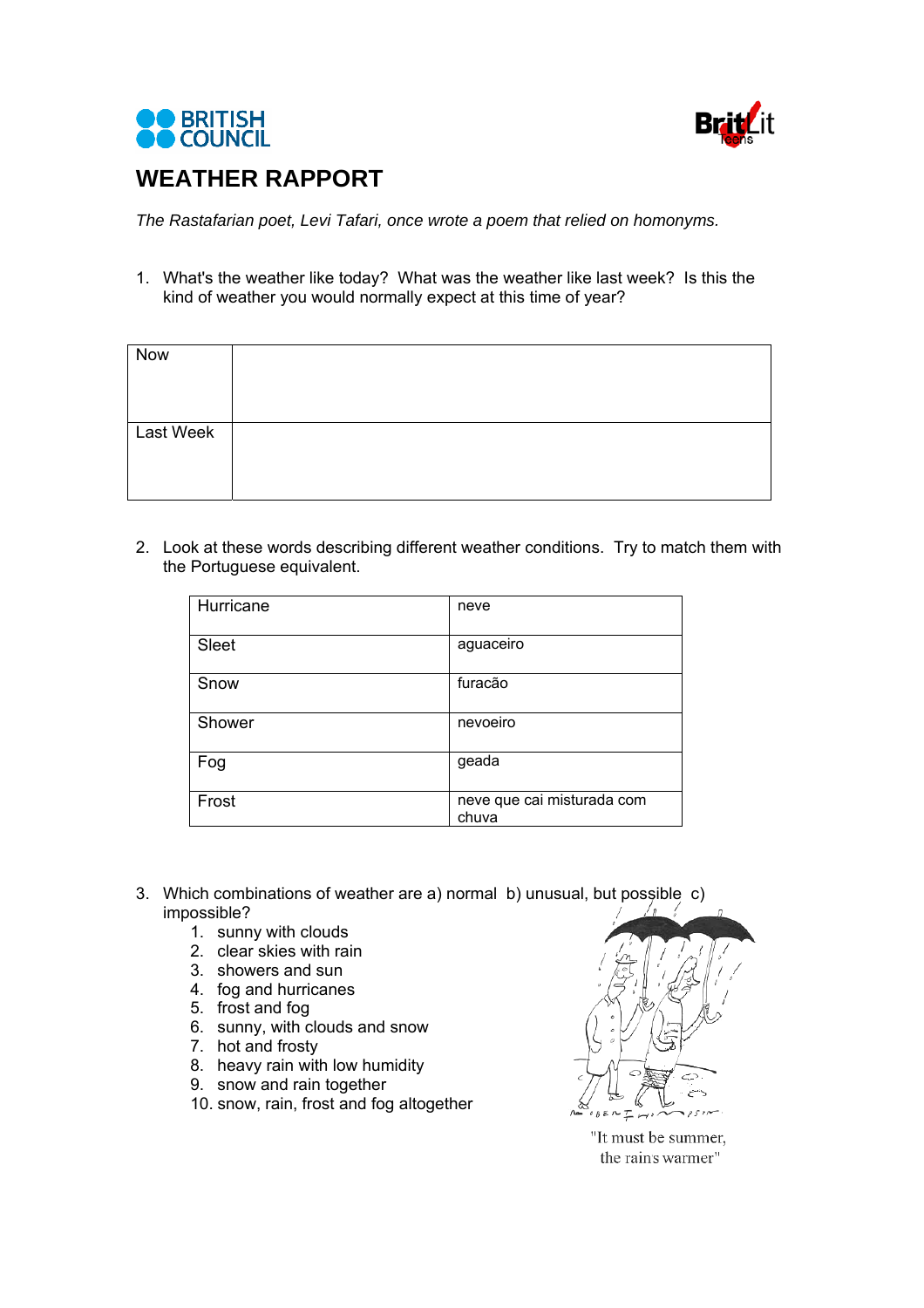



#### **4. Some more vocabulary – can you match them?**

| <b>REPORT</b><br><b>RAPPORT</b><br><b>RAP</b><br><b>WRAP UP</b> | In harmony<br>Music (type)<br>Information<br>Finish |
|-----------------------------------------------------------------|-----------------------------------------------------|
| <b>WEATHER</b><br><b>WHETHER</b><br><b>FREAK</b><br><b>SOAR</b> | Crazy<br>lf<br>Go up quickly<br>Climate             |



**Levi Tafari: Urban griot poet** 

### **5. A question**

Some people say that the weather in the world is going crazy because of man's influence, through pollution etc. Do you agree? Give your reasons.

#### 6. **A quest**

Read Levi Tafari's poem, 'Weather Rapport' and decide if Levi would agree or disagree with your answer in question 5.

Look at the poem again, and find three examples of the poet playing with the sound of the words.



Levi Tafari performing 'Weather Rapport' in Castelo Branco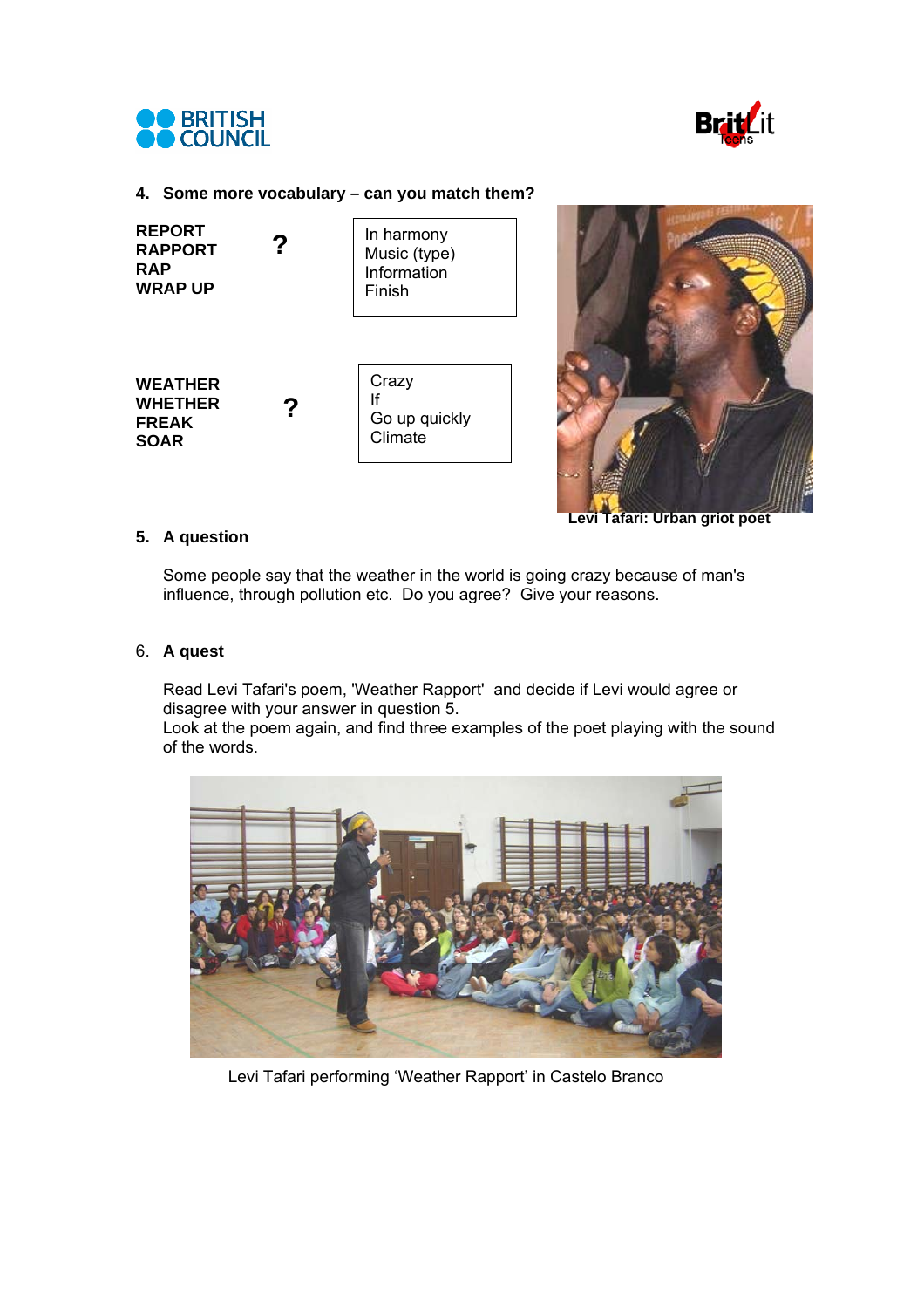



Sorry we can't bring you the WEATHER RAPPORT because the WEATHER ain't gonna be what we thought. What will happen from week to week? I don't know because the WEATHER is doing the FREAK!

We don't know WHETHER the sun will shine we don't know WHETHER they'll be a hurricane we don't know WHETHER they'll be a shower of rain we don't know WHETHER fog will show its face we don't know WHETHER the frost will take hold we don't know WHETHER it will just stay cold

The snow starts to fall through the sunshine the rain begins to dance at the same time. The wind starts to blow creating a song a confused state of affairs the WEATHER has gone all wrong Then man plays a part and makes things worse all because he wants to fatten his purse. And that RAPS up our RAPPORT for this week the outlook is the WEATHER'S still doing the FREAK! **ain't –** *isn't* **gonna –** *going to*



© Levi Tafari Reprinted by kind permission of the author From 'Rhyme Don't Pay'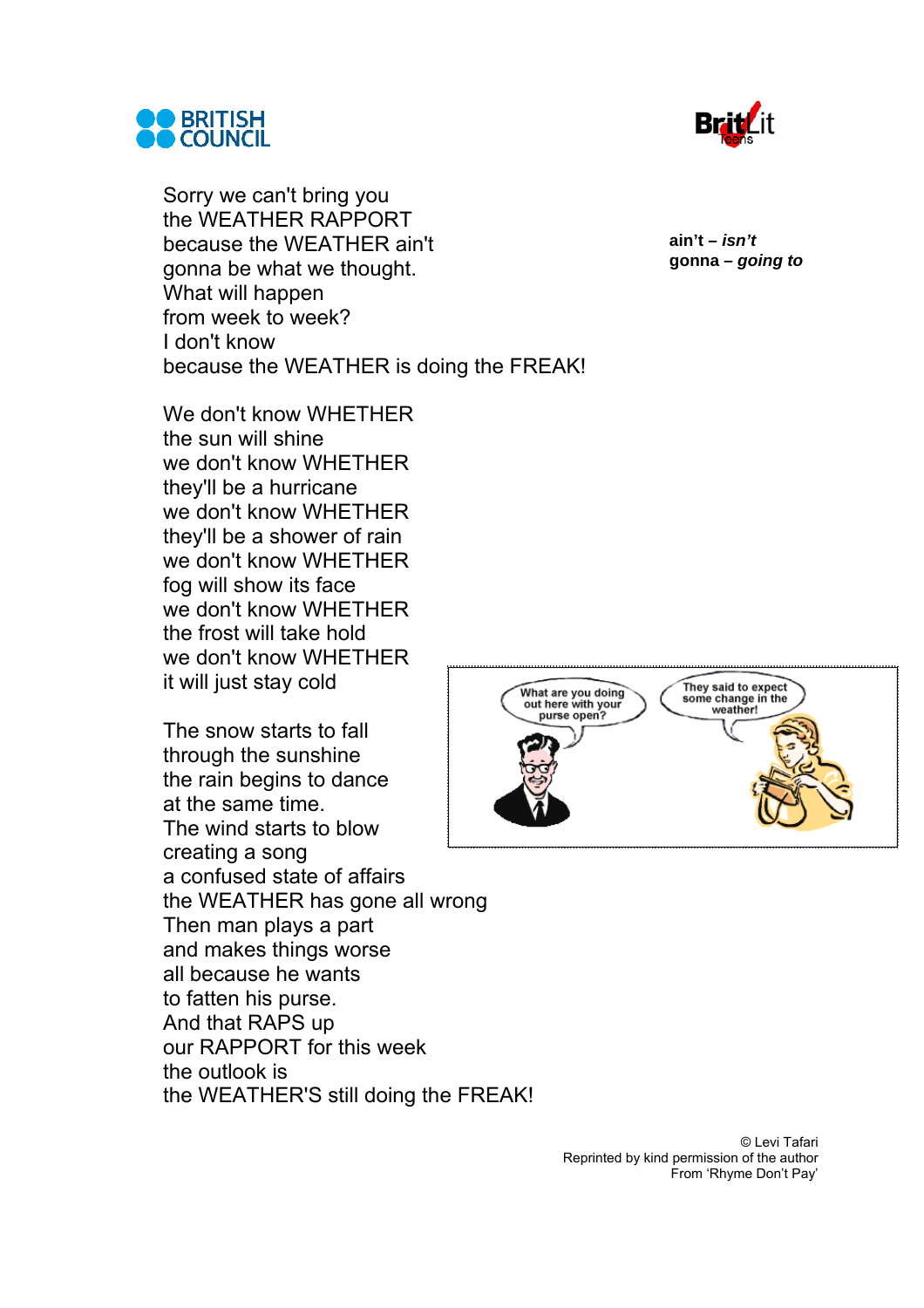



# Ex Poser **Context Colours**

I can feel *my* face turning red now. I wish I could sink through the floor but I get on with my last question. 'Is he an idiot?' I ask.

Sandra is very embarrassed. 'Yes,' she says in a voice that is softer than a whisper. 'And he has green eyes.'

In this section, which ends the story, we are told that the narrator has green eyes. This tells us that the colour of his eyes are green, and suggests also that he is a jealous person. In English 'to have green eyes' means someone is jealous or envious.

Colour is often used to tell us about how a person thinks or feels. For example, if someone looks very healthy and well we can say "You look in the pink". Look at the following colours (in column A) and try to match them with feelings or emotions in column B. Finally do some research and check what the Portuguese meaning for each of these colours is, regarding feelings and emotions.

| <b>Colour</b> | <b>UK definition</b> | <b>Portuguese</b><br>definition |
|---------------|----------------------|---------------------------------|
| green         | anger                |                                 |
| vellow        | depression           |                                 |
| blue          | purity               |                                 |
| red           | <i>i</i> ealousy     |                                 |
| black         | sadness              |                                 |
| ink           | cowardice            |                                 |
| white         | health               |                                 |

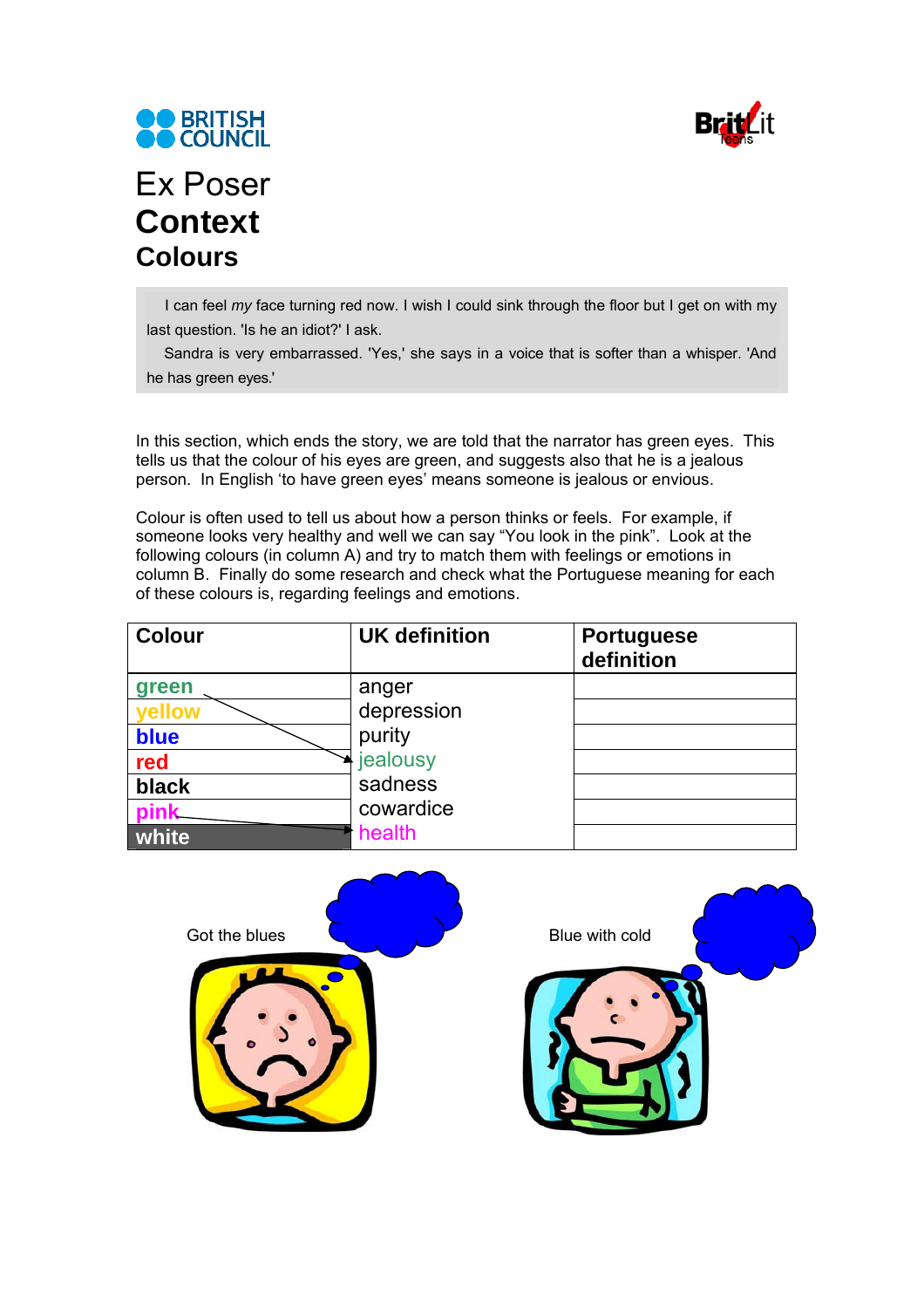



Here is some information about how colours are seen in different places. Read the text and then complete the table below it.

In **Europe**, red is often associated with danger, and is used for 'Stop' signs on the road. It is also a colour of love (hearts, roses), and excitement. In **China**, on the other hand, it is the traditional bridal colour, and symbolises good luck, celebration, happiness, joy and vitality. In **India**, red is the colour of purity. The colour of purity in Europe is white, which is also the colour of peace, but in Japan white means death, as it does in many other Asian countries.

White is the colour of funerals in India, while in Europe this is black, which in China is the colour for young boys to wear. In Thailand, black means unhappiness.

Pink in Europe is considered to be a feminine colour, while in Japan it is suitable for both sexes and in Korea it means 'trust'.

Orange, in Europe, can be the colour of autumn and harvest, and also the colour associated with creativity. In the Hindu religion it is a scared colour, while in the USA is a sign of cheap goods. In Ireland it is the colour of the Protestants.

Yellow has a number of meanings in Europe. We have already seen it can be the sign of a coward, but it can also mean hope, joy and happiness. In Asia it is a sacred, and an imperial colour, (which is purple in Europe) while in Egypt yellow is a colour associated with death, and in Japan it is the colour of courage, the opposite of Europe. The Buddhists think it is the colour of wisdom. See also: *Tie a Yellow Ribbon round the Old Oak Tree.*

Green, as we've seen, if related to eyes can mean envy or jealousy, and a green hat in China means someone is cheating in a marriage! In Islam it is the colour of hope, and in Ireland it is the national colour. In most of Europe it also means Spring, new birth and being friendly to the environment. When combined with red, it represents Christmas, the same as in the USA.

Blue can be something sad in Europe and the USA, but it can also be a calming colour in Europe. In Iran however, it is a colour associated with death though in China it means immortality. The Jews and Hindus see it as a holy colour, and in the Middle East it means protection.

| <b>Colour</b> | <b>Europe</b> | China | Japan |
|---------------|---------------|-------|-------|
| <b>Blue</b>   |               |       |       |
| Green         |               |       |       |
| Yellow        |               |       |       |
| Orange        |               |       |       |
| Pink          |               |       |       |
| Red           |               |       |       |
| White         |               |       |       |
| <b>Black</b>  |               |       |       |

Now complete the chart below by writing one or two words in each box to show at least one of the meanings in each area for each colour.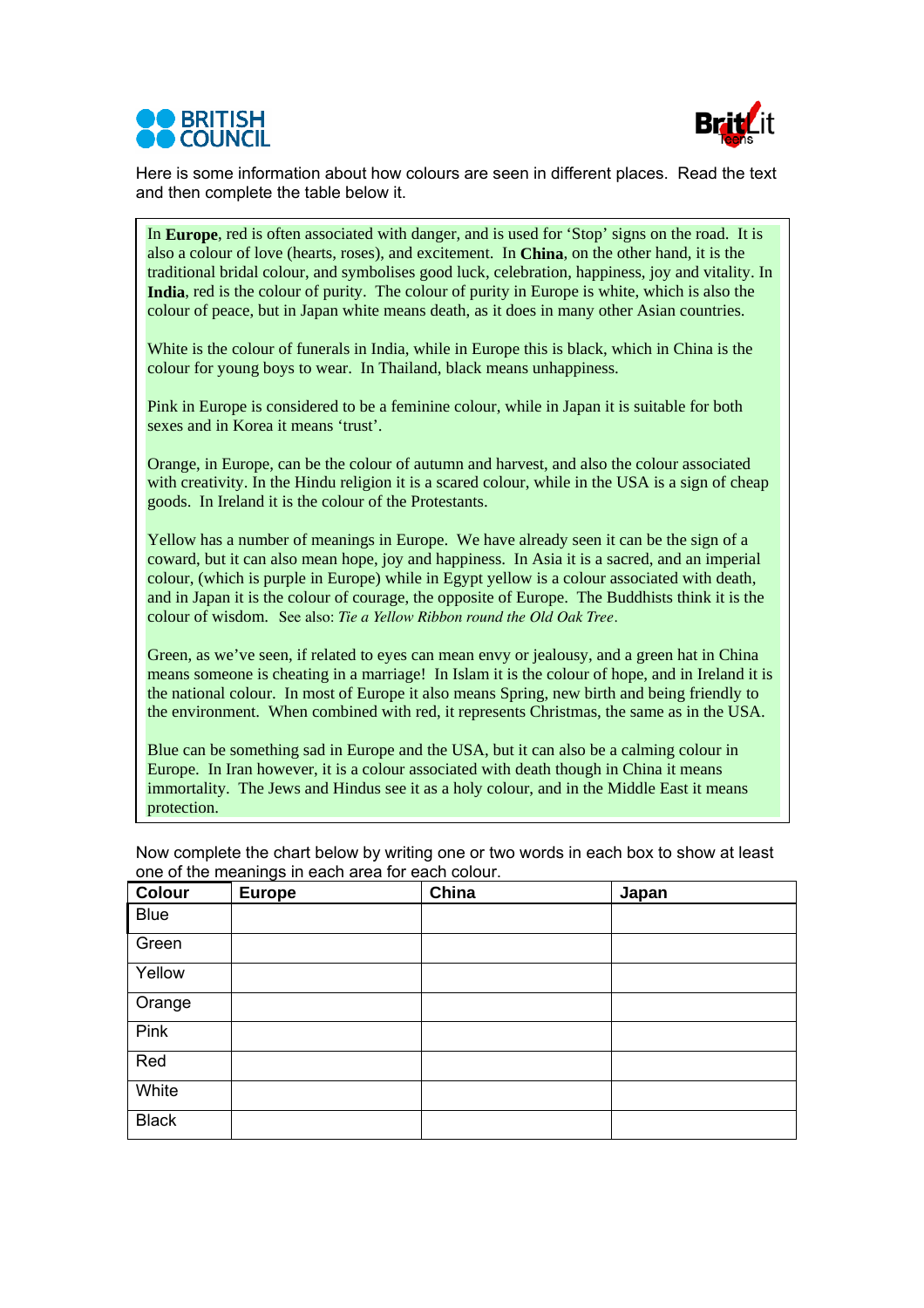



**Here is a poem. Who wrote it? Why?** 

### **AND YOU CALL ME COLOURED**

**When I'm born I'm BLACK! When I'm hot I'm BLACK! When I'm cold I'm BLACK! When I'm sick I'm BLACK! When I'm old I'm BLACK! When I die I'm BLACK! When you are born you are PINK! When you are hot you are RED! When you are cold you are BLUE! When you are sick you get GREEN! When you are old even GREY! When you die you become PURPLE!** 



**Yet you got the nerve to call me coloured** 

For another look at colours and their meanings, this is a fantastic site!

http://www.mariaclaudiacortes.com

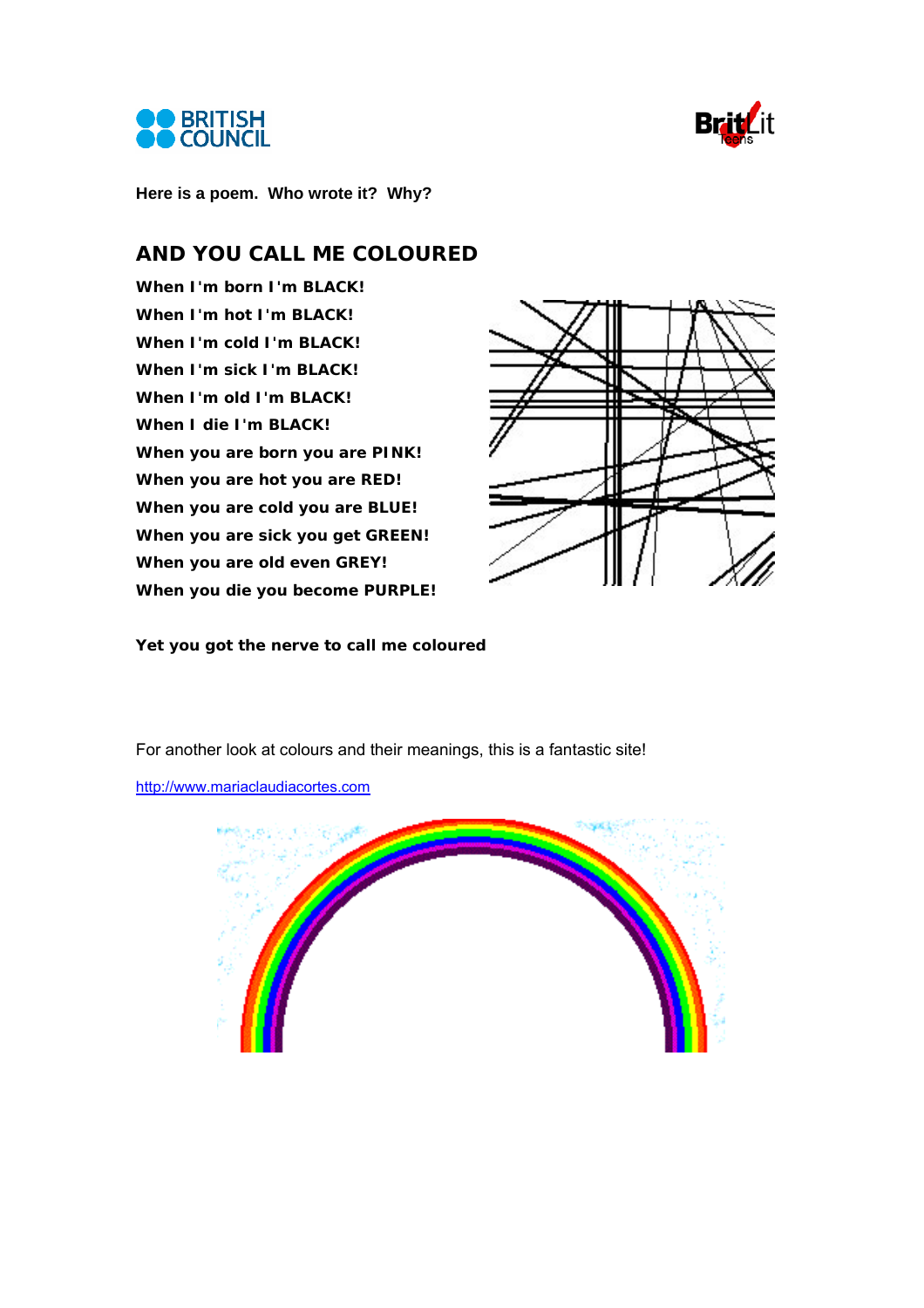



# Ex Poser **Context Lie Detector**

Anyway, today I have the chance to even things up. Boffin is bringing along his latest invention – a lie detector. Sandra Morris is the victim. She agreed to try it out because everyone knows that she would never tell a lie.

The proper name for a lie detector is polygraph. They are quite frequently used in the USA, in police stations and in some businesses, like insurance companies.

Polygraph examiners may use conventional instruments, sometimes referred to as analogue instruments, or computerised instruments.

A polygraph instrument will collect physiological data from at least three systems in the human body. Tubes that are placed over the examinee's chest and stomach area will record respiratory activity. Two small metal plates, attached to the fingers, will record sweat gland activity, and a blood pressure machine, or similar device will record heart activity.

A typical polygraph examination will include a period referred to as a pre-test, an information collection phase and an analysis phase.

#### **True or False?**

- 1. A polygraph reads minds.
- 2. A polygraph measures
	- stomach contents
- 3. There are three phases in a polygraph examination.

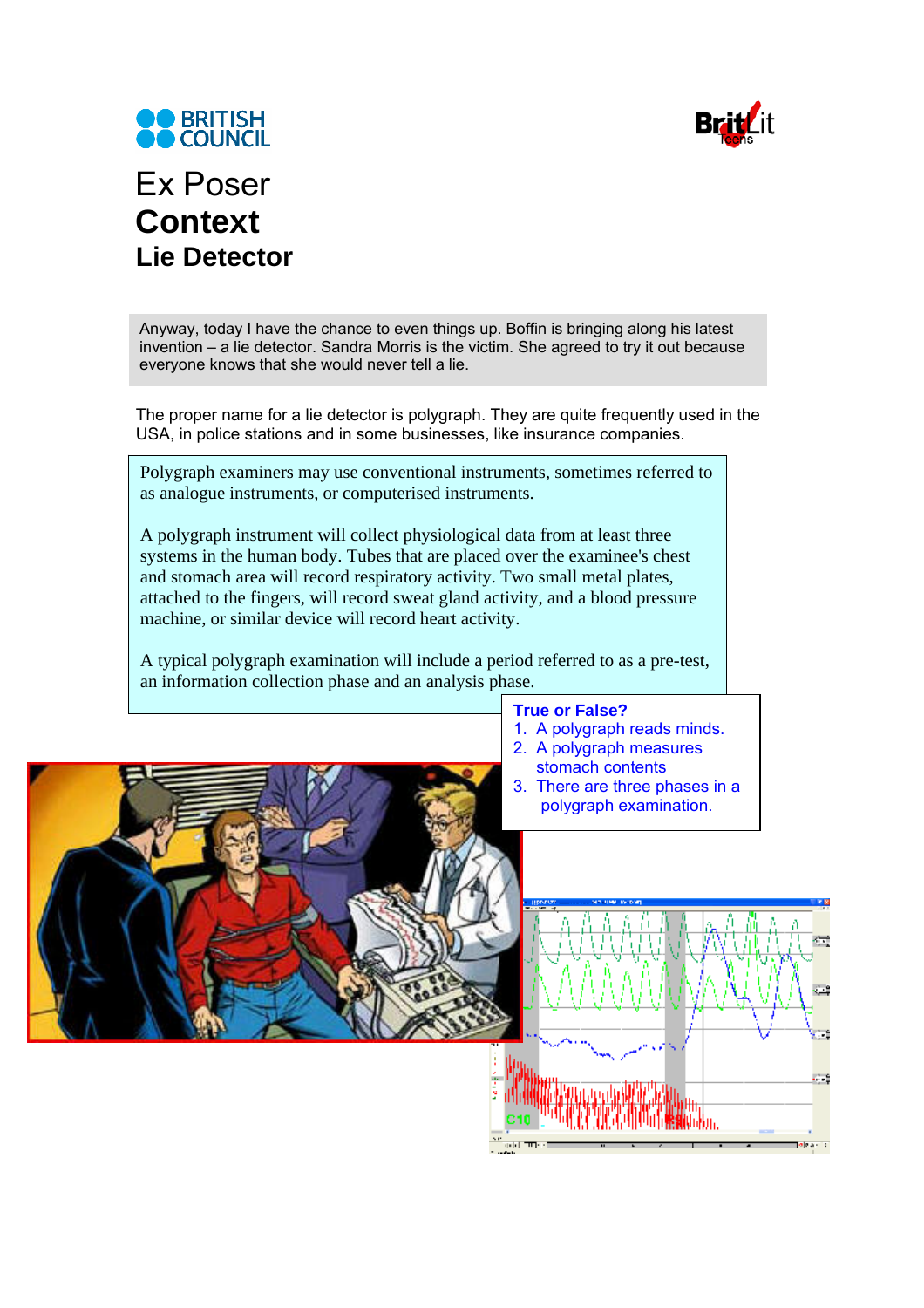



It sounds quite complicated, doesn't it? But according to some people, it is quite easy to make your own lie detector, if you know a little bit about electronics, that is.



apart. Then, adjust the meter for a reading of 0. Ask the questions. You know the subject is lying when the meter changes.

On the other hand, you could just look at this website and test how truthful your friends really are!

http://www.liebusters.com/ild/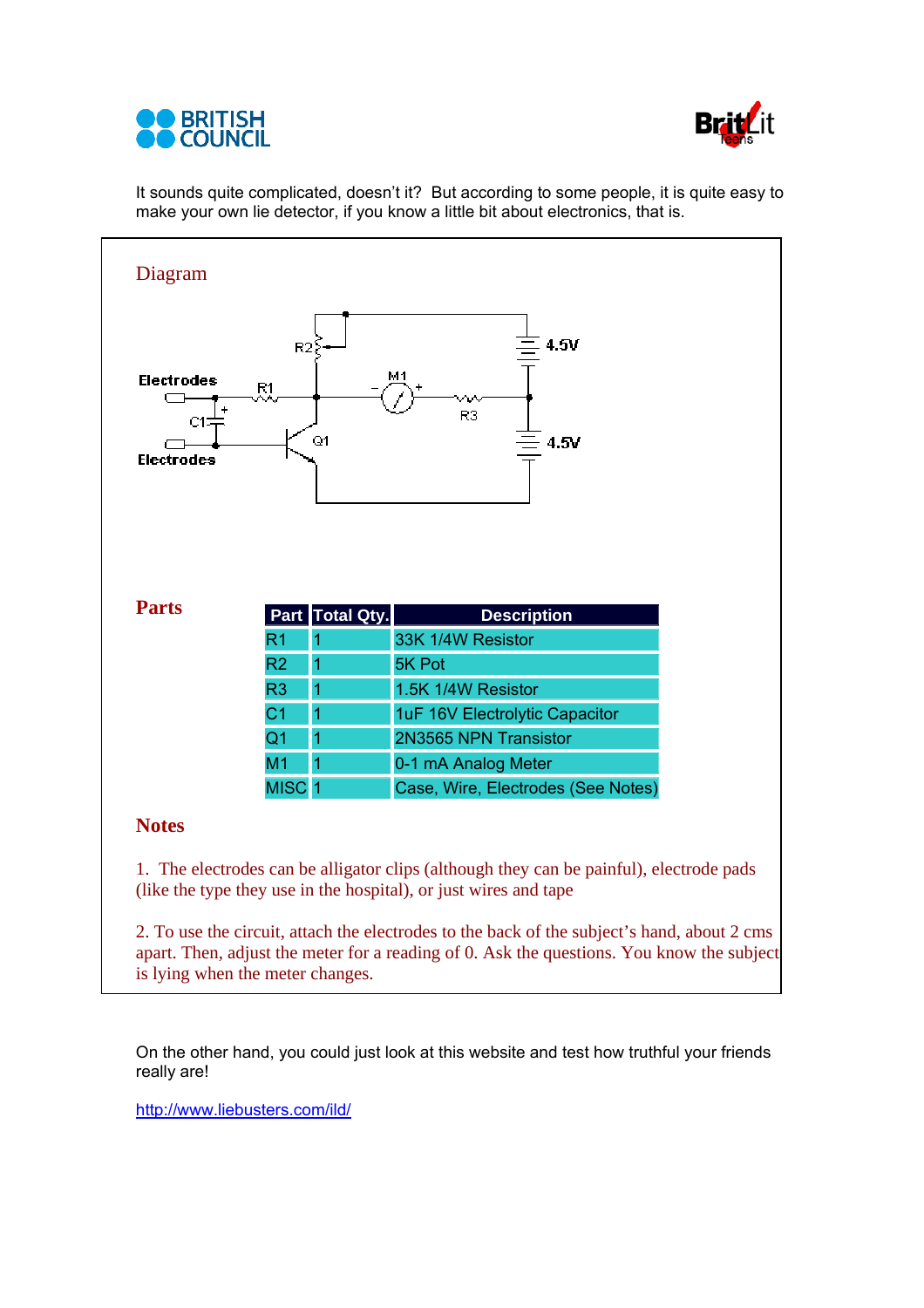



**Of course, you don't need a machine to tell if someone is lying, do you? Read this article and then try the True or False questions which follow** (make sure you tell the truth!)

Ever wonder if a person is telling you a lie? There are clues which can tell you that a person is being less than truthful.

### **How To Spot a Liar:**

1. No eye contact. His or her eyes will look away. If the room has an easy exit - that's where they'll look.

2. Crossing of arms and/or legs (a protective instinct).

3. The pupils of the eyes will narrow. Lying is stressful.

4. Hands on the face, especially the mouth. They are "covering" the lie.

5. Talking fast. A liar wants to get it over with.

6. Sometimes the head will indicate a "no" when answering a "yes" question or vice versa. This is a subconscious movement.

7. Mispronouncing the words or not speaking clearly. A liar might think he is not lying when he pronounces words incorrectly or speaks badly!

8. Overstated friendliness/laughing. They want you to believe and he wants you to like them so you will believe them.



True or False?

- 1. A liar might appear very friendly and happy.
- 2. A liar will often speak slowly to give him time to think.
- 3. A liar will unconsciously conceal their lips.
- 4. A liar will adopt a protective sitting position.
- 5. A liar will make sure he is clearly understood.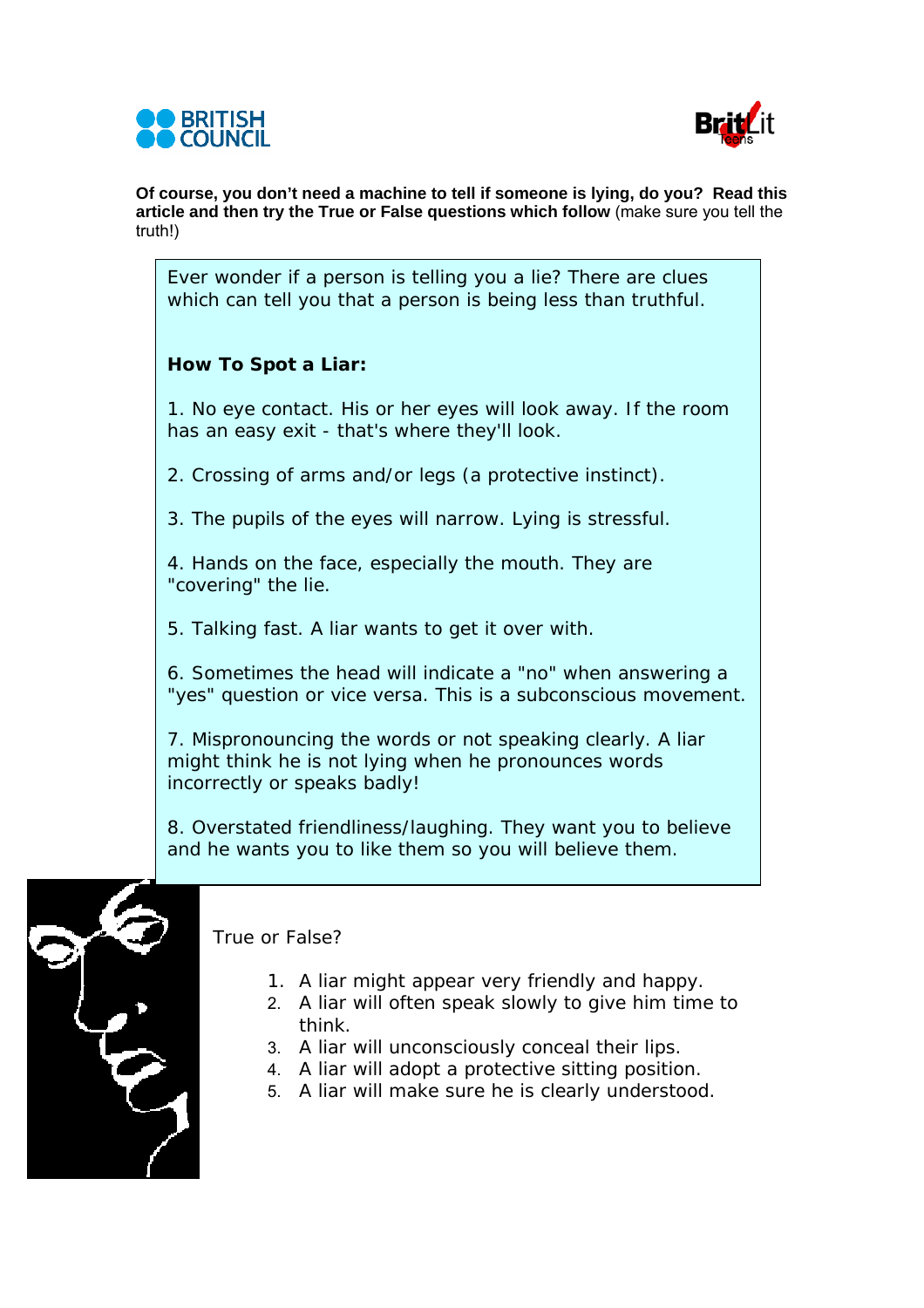



### **Activity 1: Lie Detector**

With a partner, work out some questions that you are going to ask someone else in the class. You want to trick them, so think of questions that they might not want to tell the truth about.

When you have about five questions, find another pair, sit opposite the pair.

One of you should ask the questions to one of the other pair. The other person in your pair should watch the interviewee very carefully to see if they appear to be lying (check the list above).



Then change activities so that everyone gets to ask questions and to give answers. Who is the more honest of the two pairs?

### **Activity 2: Alibis**

The teacher explains that there has been some crime committed in a nearby location (a place that is well known). It is thought that two people in the room are guilty, and were seen at the scene of the crime at the appropriate time. Two students are selected as the accused and they are sent from the room for 10 minutes to work out their alibis and 'get their stories together'.

Meanwhile, the rest of the class are told that they will be the interrogators, and they will interview each suspect one at a time. They must think up a list of questions to try and find diverging stories. This can sometimes be done by

concentrating on some small details, or it may be an inconsistency of timing etc.

After 10 minutes, one of the suspects faces his/her interrogators and answers questions for up to 5 minutes. The other suspect must not be able to hear what is going on. After 5 minutes the second suspect is questioned, also for 5 minutes. Differences in details of their stories must be pursued. Can the interrogators show that the accused have been lying? Or will it appear as if they have been telling the truth?



"Give me all your balaclavas"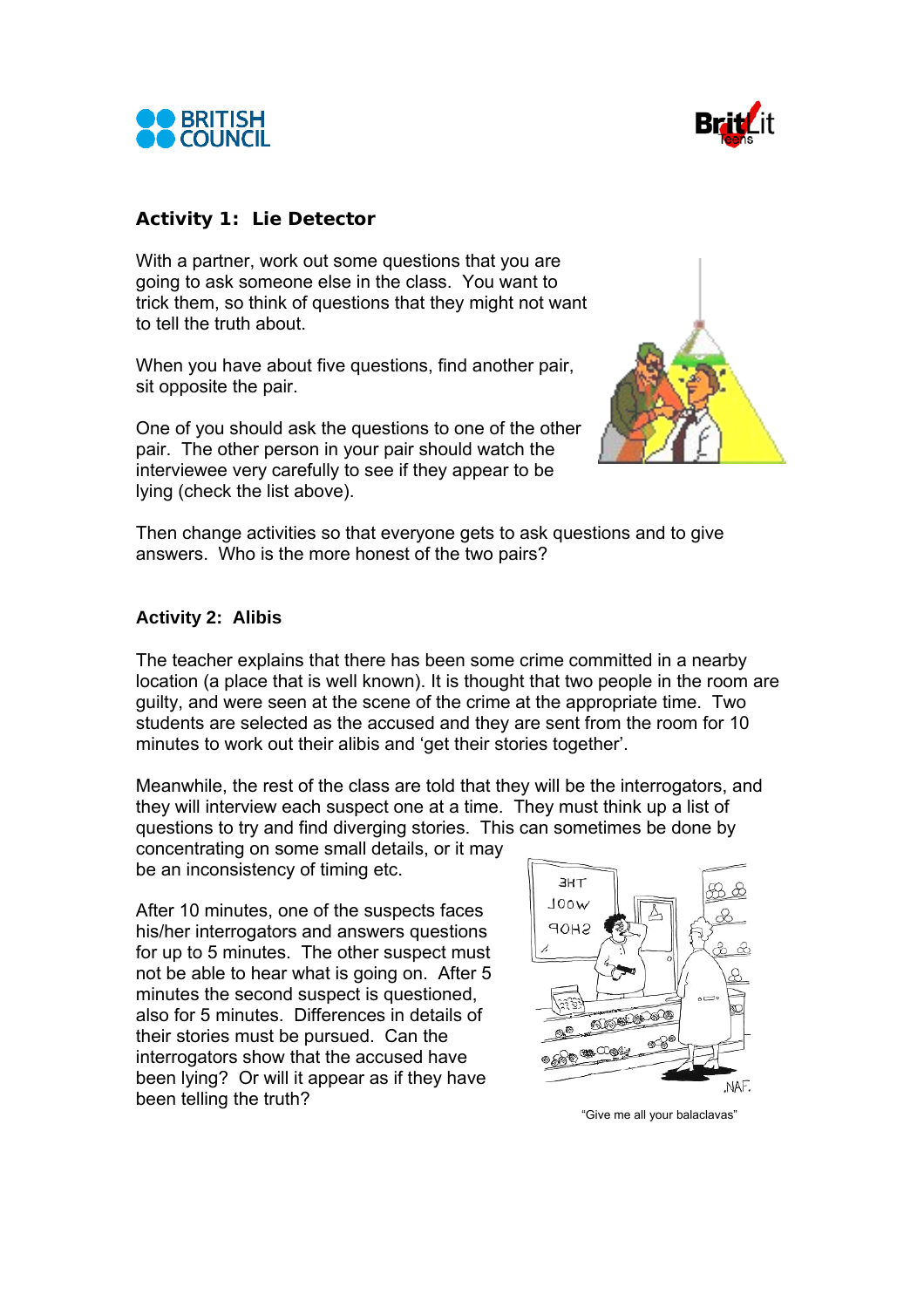



### **Activity 3:** Honesty Pays?

This is a game for groups of up to six students. Divide out the cards equally between all the students. (If the group is smaller than six, the spare cards can be used as a 'reserve' which students can use to exchange their cards in place of a 'go'). Each student should also have three cards 'Yes', 'No' and 'Depends'. The object of the game is to decide which any particular student is going to respond to the predicament written on each card. A player starts by selecting a 'victim' and a predicament card. The player decides how the student is going to respond by placing a 'Yes', 'No' or 'Depends' card FACE DOWN on the table, then reads the predicament card to the 'victim. The 'victim' student responds by choosing their 'Yes', 'No' or 'Depends' card, which is placed FACE UP on the table. This is compared with the card that the first player put **face down;** this player turns his or her FACE UP so that the two cards can be compared. If the two cards are the same, then the first player wins (because they correctly guessed the answer). If the cards are different then the 'victim' wins. However, if the 'victim' wins – or chooses 'Depends' - any member of the group can challenge their choice, and the 'victim' must defend it. The group will then decide by a majority ballot if the 'victim' is to be believed or not by the power of their argument. The loser gets to keep the predicament card, which they may use again in the game. The object of the game is to get rid of all your cards before anyone else.

You copied all your English homework from the internet without changing a word. Your teacher suspects you have done this and accuses you. Do you admit to copying everything from the internet?

You want to go out with your friends rather than do your English homework. When your teacher asks you why you haven't done your homework, do you tell the truth?

A good friend of yours has somehow got a copy of the English test you are going to have the next day at school. Do you take the opportunity to look at the test and see if you can work out the answers?

You see an opportunity to cheat at a school test without any possibility of being discovered. Do you take the opportunity to cheat?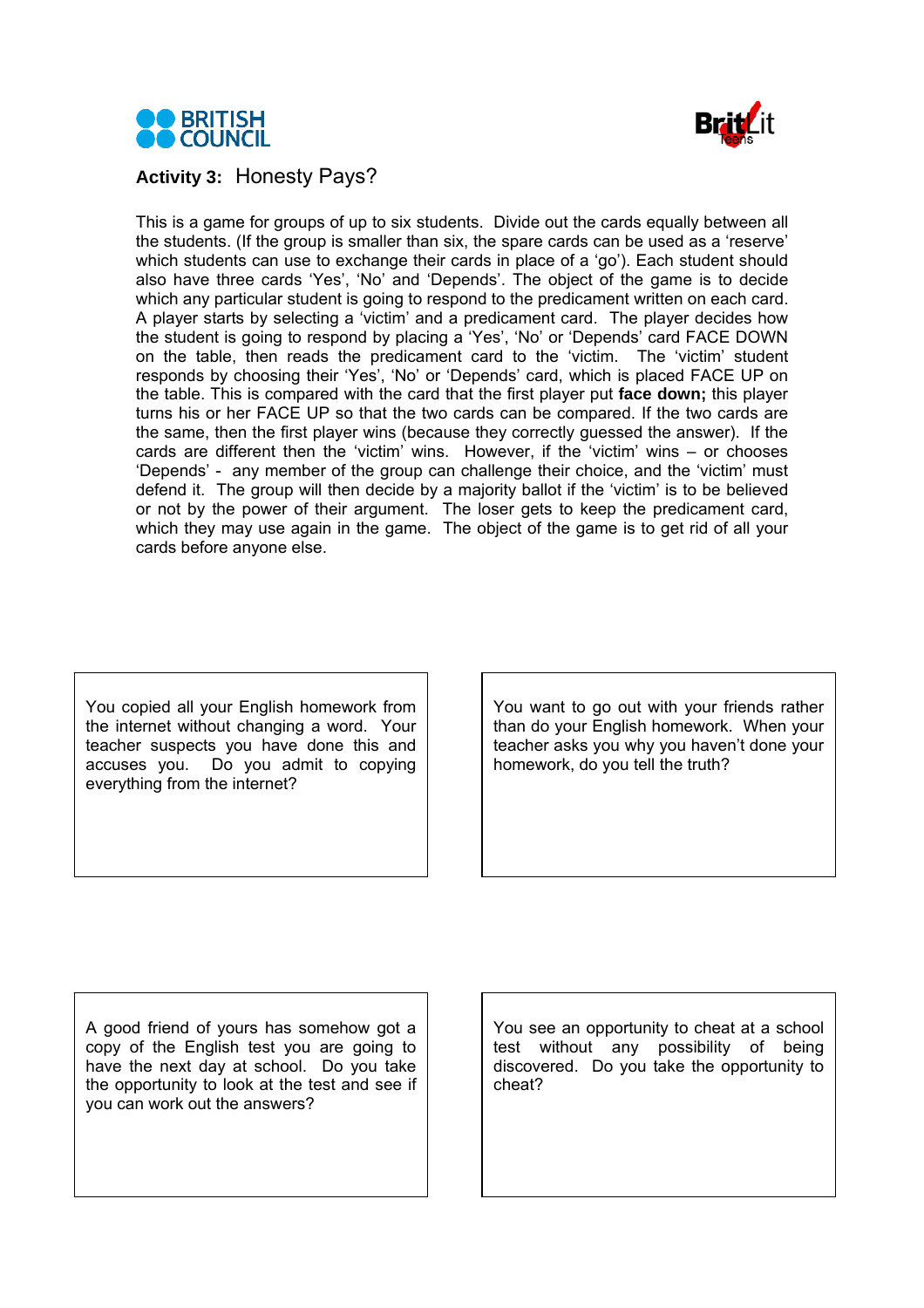



You find out that a boy in your class is going out with an older girl in another year. He asks you not to tell anyone. Do you tell your friends?

You catch your younger brother downloading pornography from the internet. You could just ignore it, or tell him not to. Do you confront him about it?

Your sister is going out with a good friend. You discover that your sister is cheating on your friend and going out with another boy at the same time. Do you tell your friend?

Your sister is going out with a good friend. You discover that your sister is cheating on your friend and going out with another boy at the same time. Do you confront your sister about this?

You are in a supermarket and the girl at the cash desk gives you change for 10 euros instead of the 5 euros you actually gave her. Do you tell her of her mistake?

You are in your local shop and you buy some sweets. Sr Joaquim who owns the shop and who is a neighbour accidentally gives you change for two euros instead of one euro. Do you tell him of his error?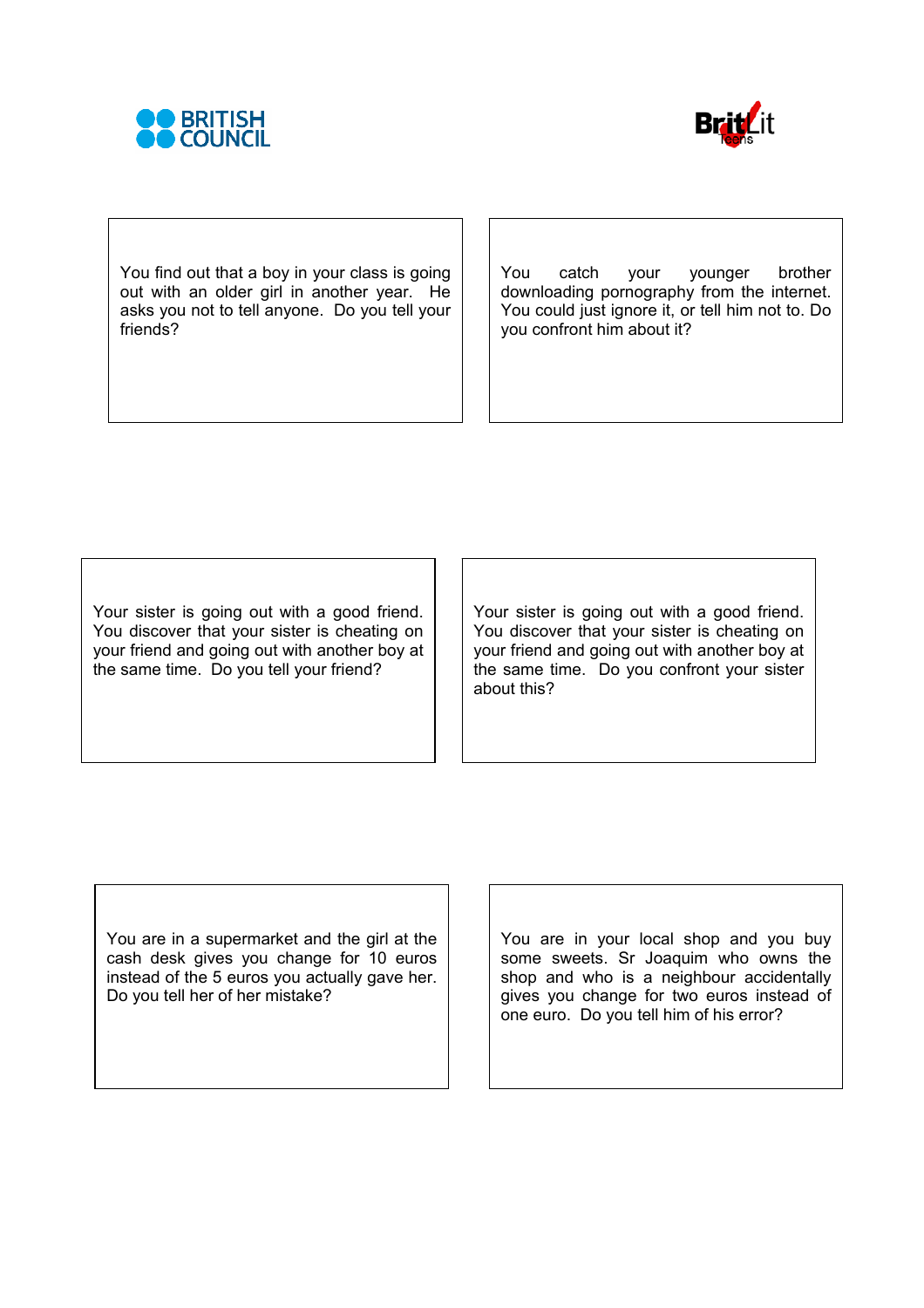



A woman with three screaming children – and who is obviously quite stressed  $-$  is taking some money out of a multibanco machine. She is so distracted by the children that she walks away from the machine without taking her money. Do you tell her about her mistake?

A man parks his expensive car on the pavement in front of you and jumps out to take some money out of a multibanco machine. His mobile phone rings and he answers it, and forgets to collect his money and goes back t his car. Do you tell him about his mistake?

There is only one place left on a school trip that you want to go on.. And so does a friend of yours. However, your friend doesn't realise that you have to say you want to go on the trip before 5 o'clock that day, but you do. If you don't tell your friend you will have a better chance to go on the trip. Do you tell your friend?

You took the last four biscuits from the packet in the kitchen when o one was looking. They are your mother's favourite biscuits and she is furious to find out all the biscuits have gone. Your younger brother is well known for eating everything he can, so he is naturally blamed for eating the biscuits. He is about to be punished for something he didn't do. Do you admit it was you who ate the last of the biscuits?

A class rival –and someone you don't like – is clearly cheating in the test. You see him/her doing this. Do you do something to make sure the teacher realises what he /she is doing?

You teacher has left her briefcase by her desk while she goes out of the classroom for ten minutes. It is open. You can see that the answers for the next English test are in the briefcase. Do you take a look at the answers?

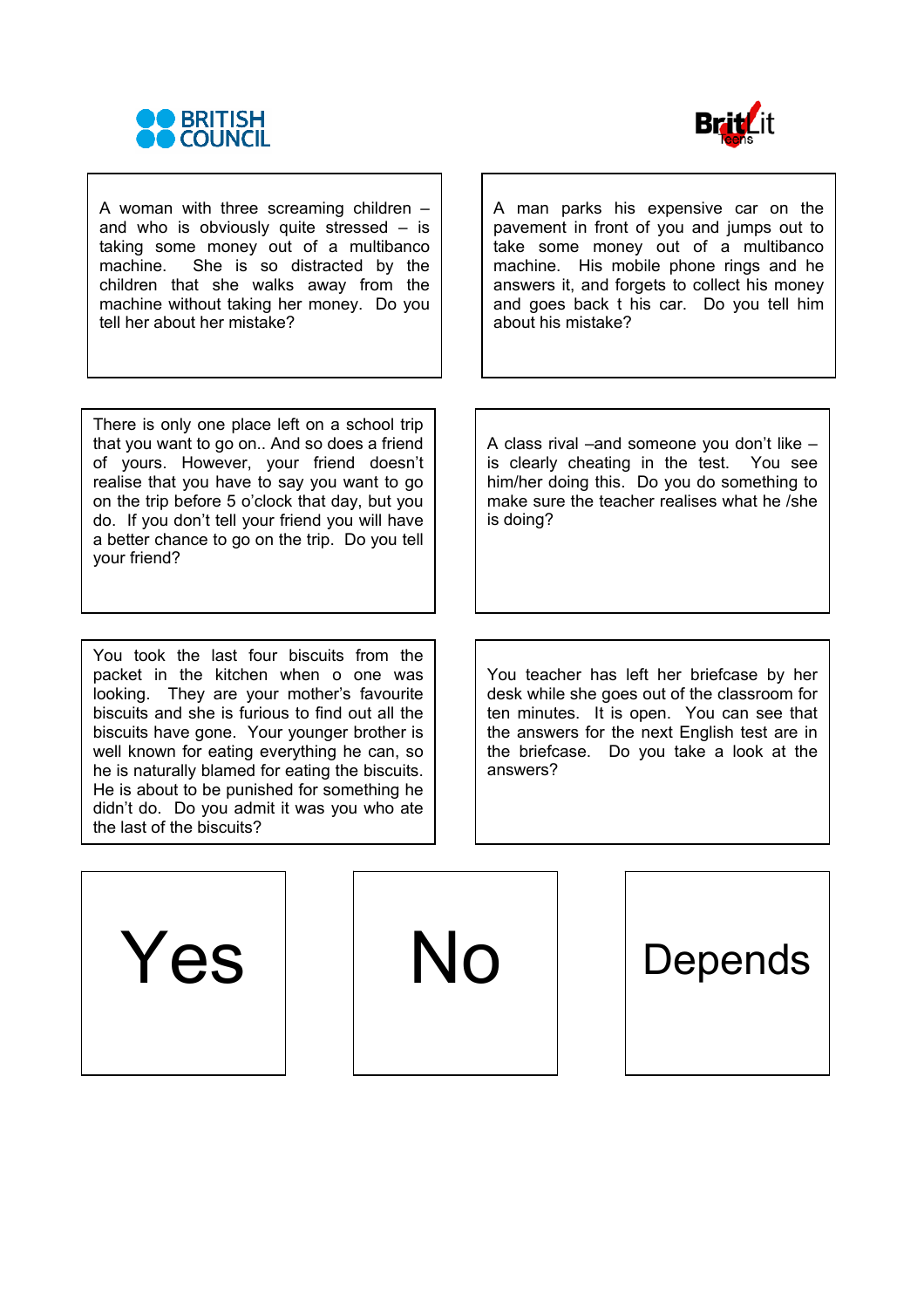



# Ex Poser **Context Biography**

### **Here is the author, Paul Jennings, talking about himself. Can you put the paragraphs in the correct order?**

When I left school I decided to be a teacher and went to Frankston Teachers College. I taught for a while at Frankston State School and Kangaroo Flat State School. Then I taught at a number of schools and later trained as a speech pathologist and worked in special education, and then in adult education. I stayed at Warrnambool Institute of Adult Education until 1989 when I decided to write full time. Unreal! was published in 1985. Most writers have to write in their spare time until they know if they can make a living from writing. So for four years I worked as a lecturer and wrote part time.

I was born in England on 30 April 1943 — it was still wartime. We lived in a place called Heston, near London. I can remember that there was an airport over the road. When I was six I left England, with my parents and my little sister Ruth, to come and live in Australia. That was in 1949. In those days, people came to Australia by boat. The one we came on was called the Ranchi. We sailed for five weeks before arriving in Melbourne. I went to Bentleigh West Primary School — I can still remember my favourite teacher. He was Mr Wheeler and when I put a nice teacher in my books I always think of him. I had a good childhood — I can remember all the good parts, like the holidays and my mother's bread and butter pudding, very clearly.

I can also remember all the fears and feelings of childhood that aren't so good. Feeling very small and powerless. The guilt and the embarrassment. The monster that I was quite sure lurked in the shadows. These are the things that I write about in my stories and which make some children ask 'How do you know what it's like to be me?' It's because I haven't forgotten those feelings — and nearly all children, even the bullies, have feelings like these.

Many people ask me, 'What's it like to be a writer, Paul Jennings?' Well, it's a great life. I don't think I would want to do anything else. I get an enormous amount of mail from all over the world. I always think how lucky I am that people like my stories so much that they take the time to let me know. That's really great. Most of them want to know more about me. That's what this article is all about — to tell you something about me and my life.

**A** 

**B** 

**C** 

**D**